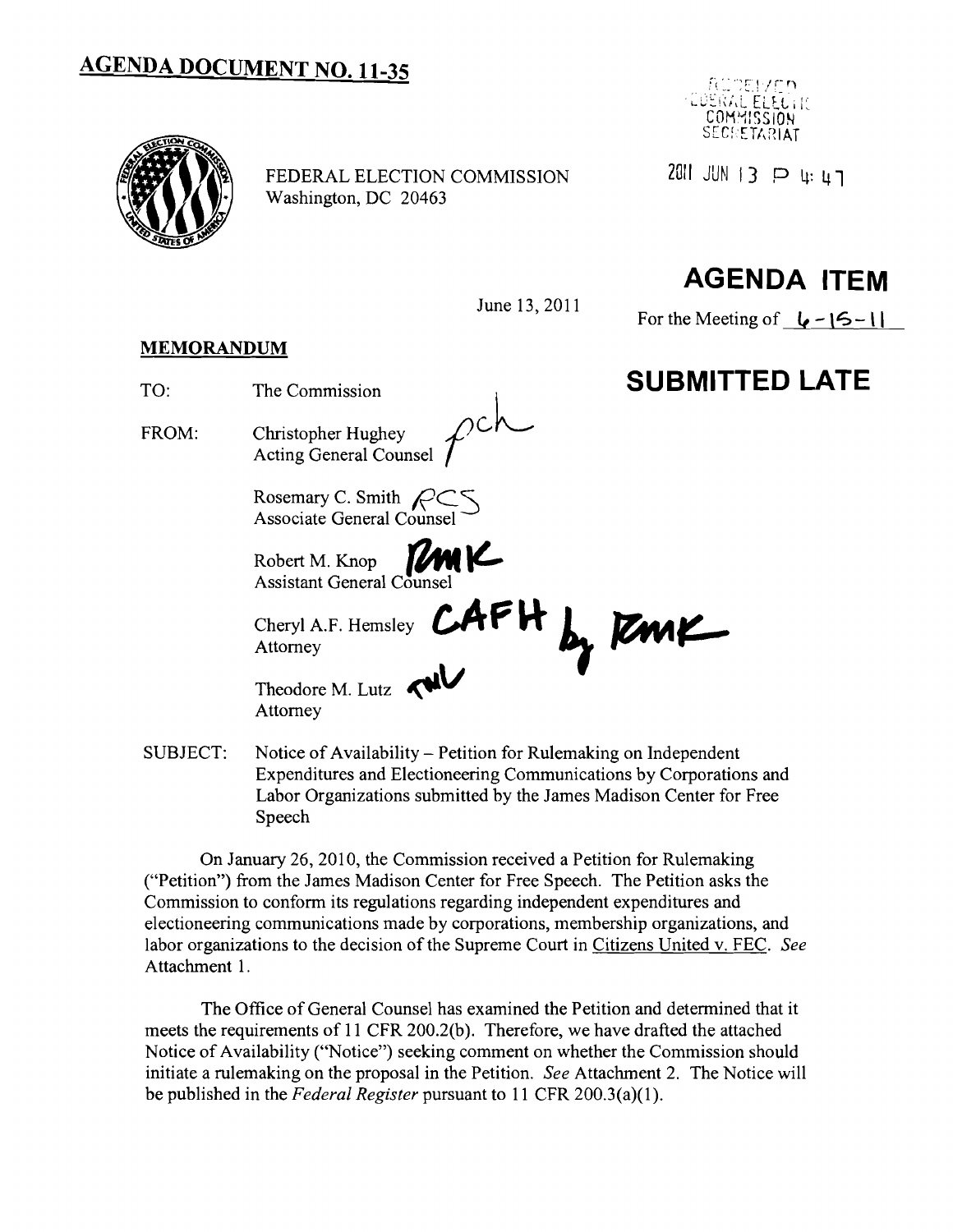In keeping with the Commission's usual procedure, the Notice does not address the merits of the Petition. Instead, it states that consideration of the merits will be deferred until the close of the comment period.

The Office of General Counsel requests that this draft be placed on the agenda for the June 15,2011, open meeting.

Attachments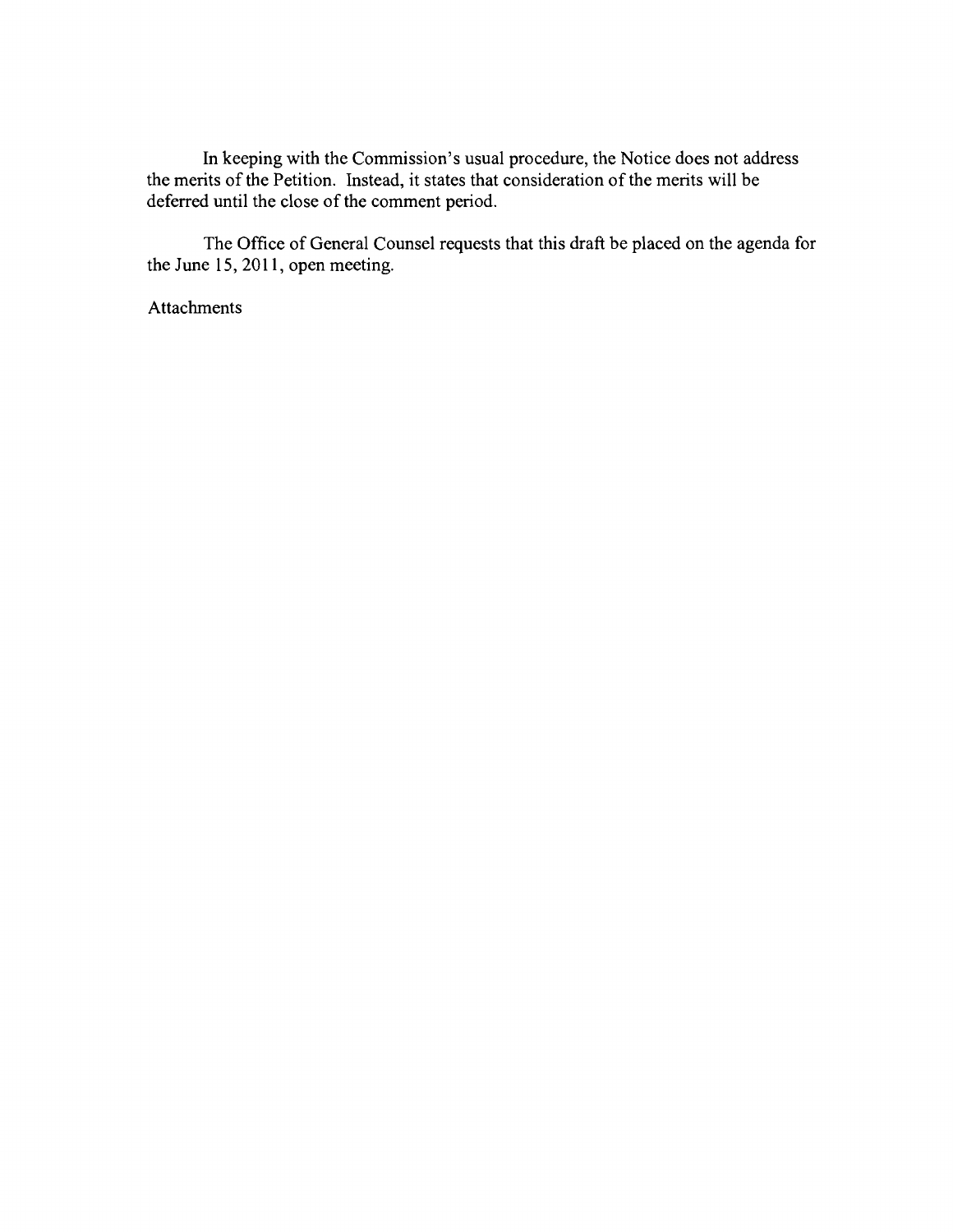*James Madefor* 

**GENERAL COUNSEL** Jomes Bopp, Jr., Esq.

January 26, 2010

The Federal Election Commission c/o Amy Rothstein, Assistant General Counsel 999 E Street, N. W. Washington, D. C. 20463 ARothstein@fec.gov

Ladies and Gentlemen:

Enclosed please find a petition for rulemaking from the James Madison Center for Free Speech following *Citizens United v. FEC,* 558 U.S. \_\_, 130  $S.Ct.$  (2010).

Thank you for your consideration.

Respectfully submitted,

JAMES MADISON CENTER FOR FREE SPEECH

James Boppof

James Bopp, Jr., General Counsel Randy Elf, Counsel

Copies to commissioners' offices

**AN THE WALKER BALL WALKS IN THE AN ARRANGEMENT WANTED AND ARRANGEMENT OF THE ARRANGEMENT OF THE ARRANGEMENT OF** 



OFFICE OF GENERAL COUNSEL. . I SOUTH SIXTH STREET, TERRE HAUTE, IN 47807-3510 . (812) 232-2434 www.jAMESMADISONCENTER.ORG + MADISONCENTER@AQL.COM<br>EUAS: STAR STAR DE EN ALA DE DE DE DE TORRES TELEUTER MESSING - 143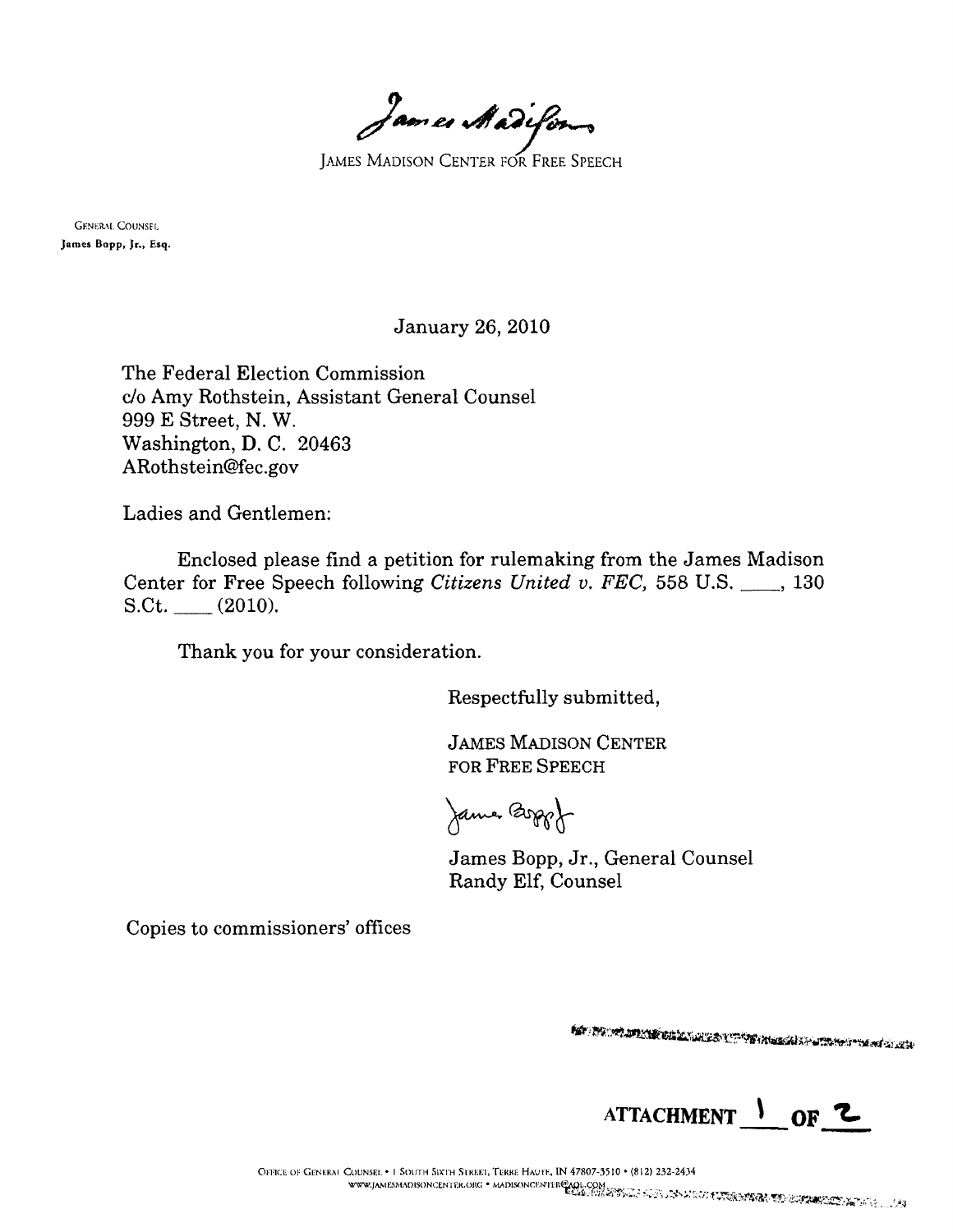#### Before the Federal Election Commission

#### Petition for Rulemaking Following *Citizens United v. FEC* Regarding 11 C.F.R. §§ 114.2, 114.4, 114.9, 114.10, 114.14, and 114.15

The James Madison Center for Free Speech respectfully submits this rulemaking petition following *Citizens United v. FEC*, 558 U.S. <sub>\_\_\_</sub>, 130 S.Ct. \_\_ (2010), and requests that the Federal Election Commission adopt temporary and permanent regulations (1) stating that it will not enforce 2 U.S.C. § 441b against any independent spending for political speech, including independent expenditures, *see generally Buckley v. Valeo,* 424 U.S. 1, 44 & n.52, 80 (1976), and electioneering communications, *see generally* 2 U .S.C. § 434.f.3.A.i (2002), and (2) conforming FEC regulations to *Citizens United. See* 11 C.F.R. § 200.2.a.1 (1992). The James Madison Center submits that such conformance should include:

- Repealing 11 C.F.R.  $\S$  114.2 (2007) and 114.14 (2007) insofar as they implement the Section 441b bans *Citizens United* struck down.
- Acknowledging that Section 441b no longer bans corporations, unions, or membership organizations from engaging in independent spending for political speech beyond their restricted classes, *see generally* 2 U.S.C. § 431.9.B.iii (2002); 11 C.F.R. 114.3 (2002), and repealing 11 C.F.R. § 114.4 (2007) insofar as it implements Section 441b and bans such speech.

2

.\TTACHMENT\_'\_OF **'L** 

.<br>Salatin San Salatin Salatin Salatin Salatin Salatin Salatin Salatin Salatin Salatin Salatin Salatin Salatin Sa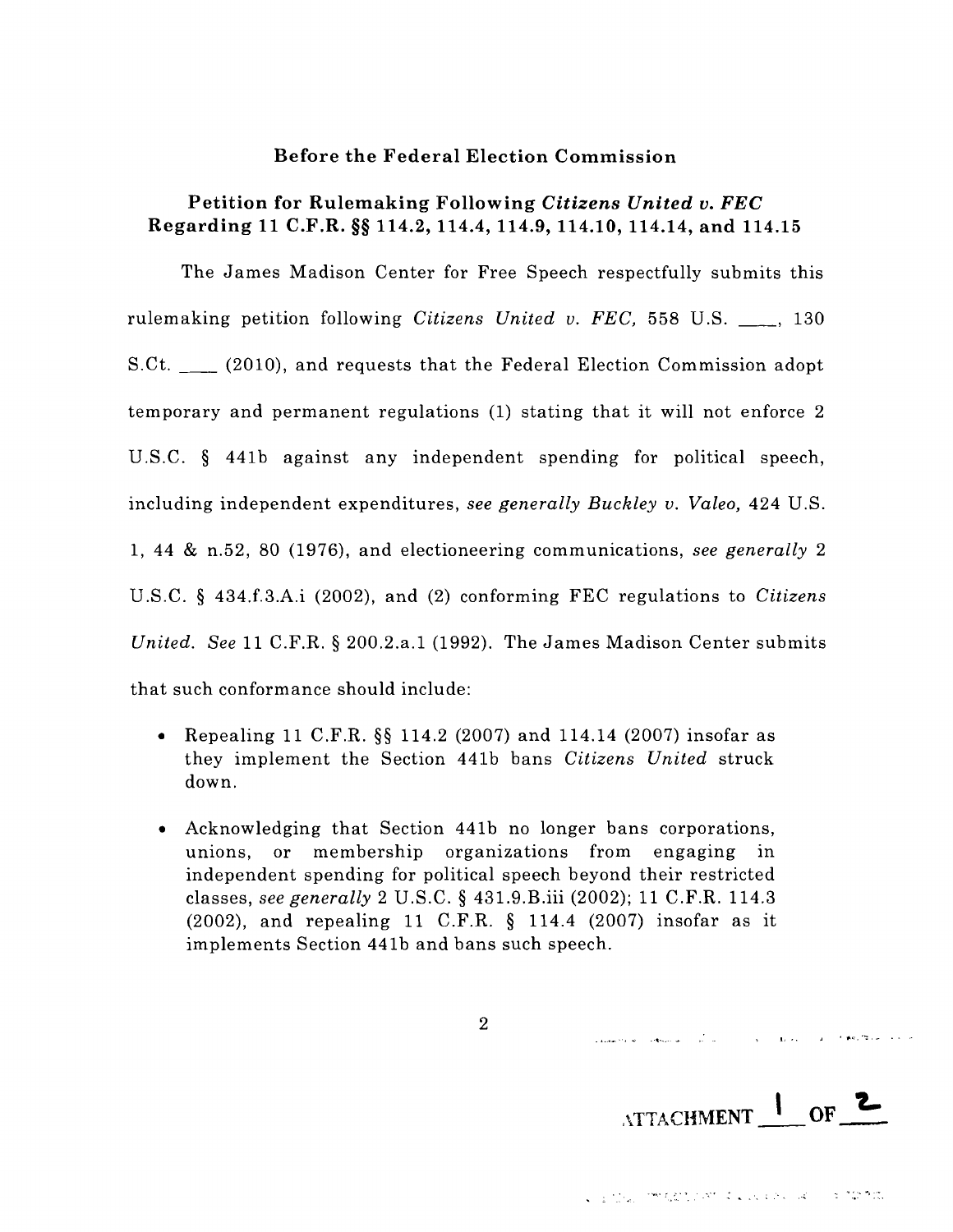- • Repealing 11 C.F.R. § 114.9 (2006) insofar as it implements Section 441b and bans independent spending for political speech.
- • Repealing 11 C.F.R. § 114.10 (2002), because the *MCFL* corporation analysis is an exception to the Section 441b ban on corpora te independent expenditures and electioneering communications, yet *Citizens United* renders the *MCFL* corporation analysis unnecessary, *compare McConnell v. FEC,* 540 U.S. 93, 209-11 (2003), *and FEC v. Massachusetts Citizens for* Life, Inc. 479 U.S. 238, 256-65 (1986) ("MCFL"), with Citizens *United, slip op. at 10-12, 20-50,<sup>1</sup> and*
- • Repealing 11 C.F.R. § 114.15 (2007), the FEC's version of the appeal-to-vote test. *Compare FEC v. Wisconsin Right to Life, Inc.,* 551 U.S. 449, 457, 469-70, 474 n.7 (2007) *("WRTL If')*, *with Citizens United,* slip op. at 18-20. The test applies only to electioneering communications as defined in FECA. *WRTL II,* 551 U.S. at 474 n.7. However, under *Citizens United,* the Section 441b ban on electioneering communications is unconstitutional regardless of whether their only reasonable interpretation is as an appeal to vote for or against a clearly identified candidate or candidates in the jurisdiction. *Compare WRTL II,* 551 U.S. at *469·70, with Citizens United,* slip op. at 7-8, 20-50.

The James Madison Center requests that the FEC adopt these

regulations quickly, because 2010 is an election year, and speakers will want

<sup>1</sup> Available at http://www.supremecourtus.gov/opinions/09pdf/08-205.pdf.

 $\mathbf{a}^{\dagger} \left( \mathbf{a}^{\dagger} \left( \mathbf{a}^{\dagger} \right) \right) = \mathbf{a}^{\dagger} \left( \mathbf{a}^{\dagger} \left( \mathbf{a}^{\dagger} \right) \right) = \mathbf{0}$ 

**ATTACHMENT OF 2**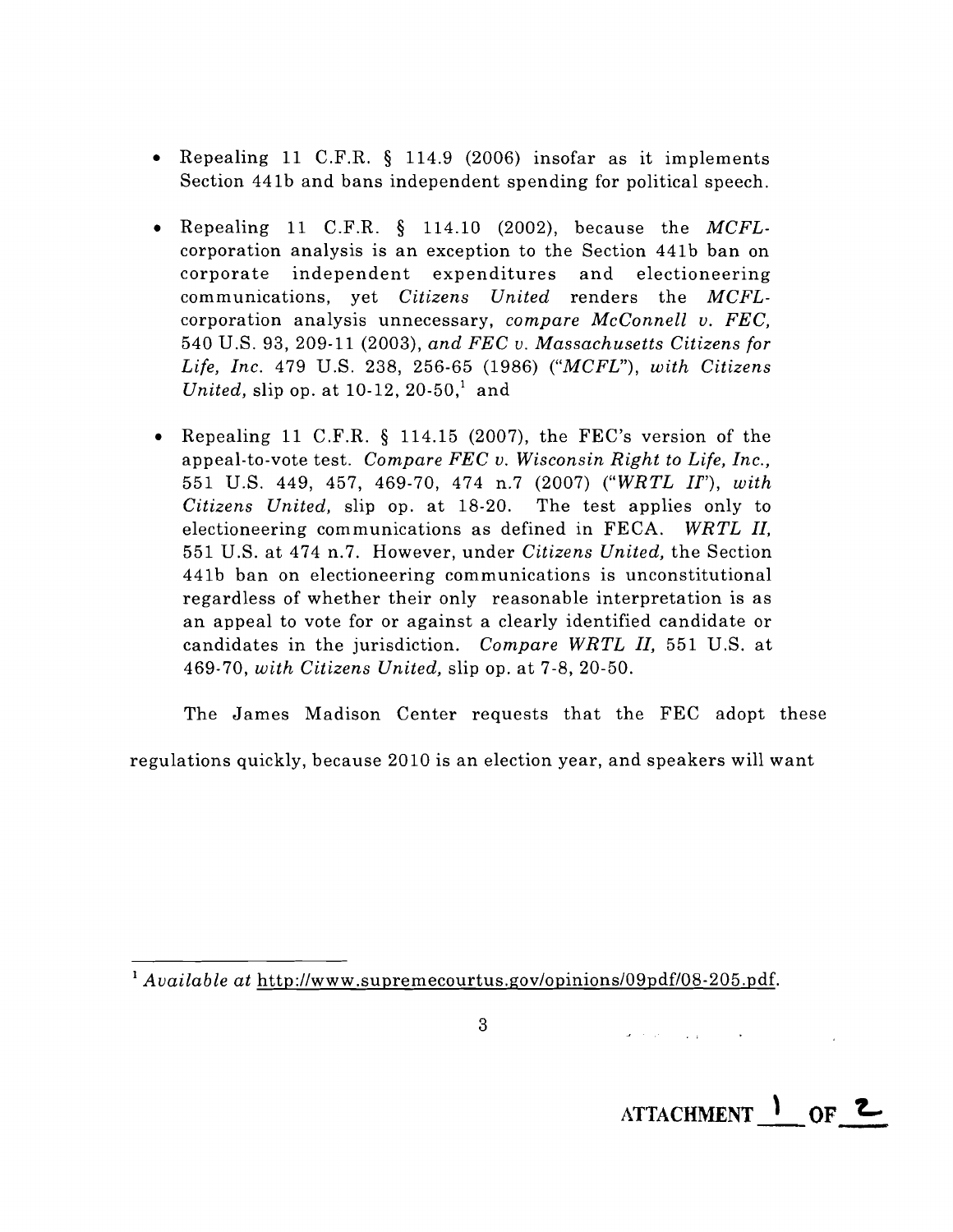to exercise - without fear of enforcement or prosecution - the First Amendment rights to political speech *Citizens United* recognizes.

Respectfully submitted,

Jame Boggot

James Bopp, Jr. Randy Elf JAMES MADISON CENTER FOR FREE SPEECH 1 South Sixth Street Terre Haute, Ind. 47803 Telephone: (812) 232-2434 Facsimile: (812) 235-3685

January 26,2010

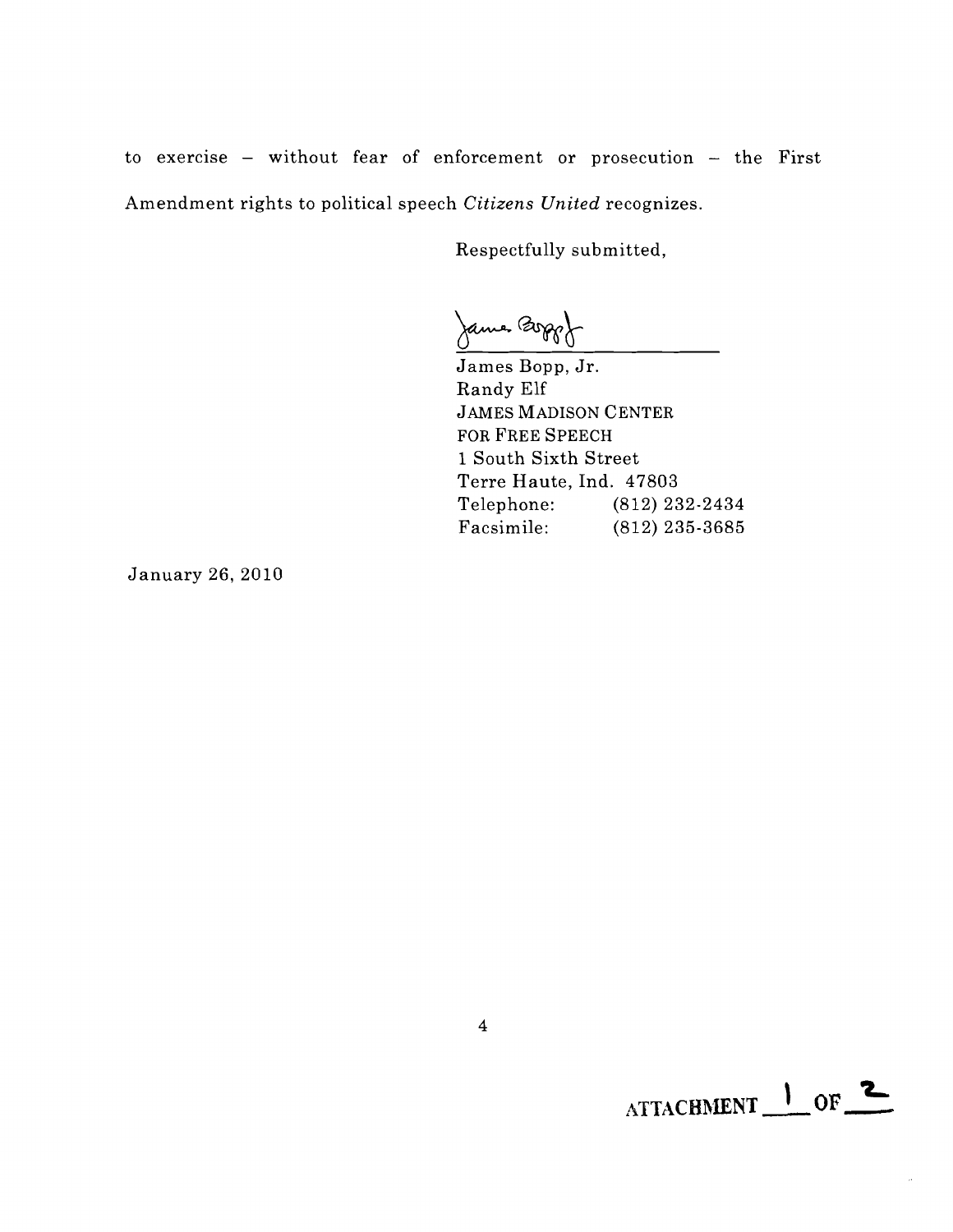### DRAFT

| $\mathbf{1}$   |                                                               | FEDERAL ELECTION COMMISSION                                             |  |
|----------------|---------------------------------------------------------------|-------------------------------------------------------------------------|--|
| $\overline{2}$ |                                                               | <b>11 CFR Part 114</b>                                                  |  |
| 3              |                                                               | [NOTICE 2011 - XX]                                                      |  |
| 4              |                                                               | <b>Rulemaking Petition: Independent Expenditures and Electioneering</b> |  |
| 5              | <b>Communications by Corporations and Labor Organizations</b> |                                                                         |  |
| 6              | <b>AGENCY:</b>                                                | <b>Federal Election Commission</b>                                      |  |
| 7              | <b>ACTION:</b>                                                | Rulemaking petition: Notice of Availability                             |  |
| 8              | <b>SUMMARY:</b>                                               | On January 26, 2010, the James Madison Center for Free                  |  |
| 9              |                                                               | Speech submitted to the Commission a Petition for Rulemaking.           |  |
| 10             |                                                               | The Petition urges the Commission to conform its regulations            |  |
| 11             |                                                               | regarding independent expenditures and electioneering                   |  |
| 12             |                                                               | communications made by corporations, membership                         |  |
| 13             |                                                               | organizations, and labor organizations to the decision of the           |  |
| 14             |                                                               | Supreme Court in Citizens United v. FEC. The Petition is                |  |
| 15             |                                                               | available for inspection in the Commission's Public Records             |  |
| 16             |                                                               | Office, on its website, http://www.fec.gov/fosers/, and through         |  |
| 17             |                                                               | its Faxline service.                                                    |  |
| 18             | DATES:                                                        | Statements in support of or in opposition to the Petition must be       |  |
| 19             |                                                               | submitted on or before [insert date 60 days after the date of           |  |
| 20             |                                                               | publication in the Federal Register].                                   |  |
| 21             | <b>ADDRESSES:</b>                                             | All comments must be in writing. Comments may be submitted              |  |
| 22             |                                                               | electronically via the Commission's website at                          |  |
| 23             |                                                               | http://www.fec.gov/fosers/. Commenters are encouraged to                |  |

 $\text{ATTACHMENT}$  of  $\text{Z}$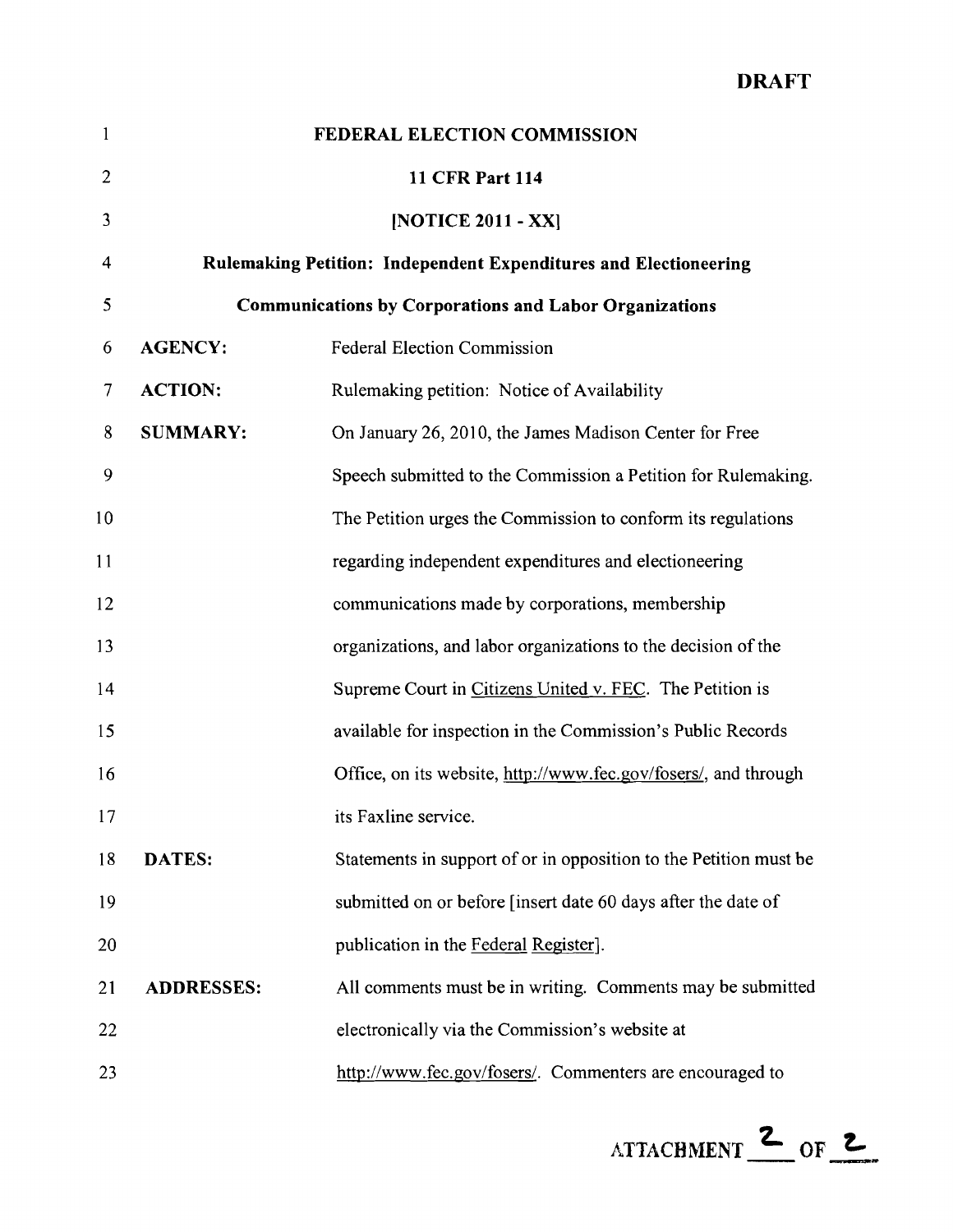**DRAFT** 

| $\mathbf{1}$   | submit comments electronically to ensure timely receipt and     |
|----------------|-----------------------------------------------------------------|
| $\overline{2}$ | consideration. Alternatively, comments may be submitted in      |
| $\overline{3}$ | paper form. Paper comments must be sent to the Federal          |
| $\overline{4}$ | Election Commission, Attn.: Robert M. Knop, Assistant           |
| -5             | General Counsel, 999 E Street, NW., Washington, D.C. 20463.     |
| 6              | All comments must include the full name and postal service      |
| $\overline{7}$ | address of a commenter, and of each commenter if filed jointly, |
| 8              | or they will not be considered. The Commission will post        |
| 9              | comments on its website at the conclusion of the comment        |
| 10             | period.                                                         |

#### 11 FOR FURTHER 12 **INFORMATION**

| 13 | <b>CONTACT:</b> | Mr. Robert M. Knop, Assistant General Counsel, or Ms. Cheryl |
|----|-----------------|--------------------------------------------------------------|
| 14 |                 | A. F. Hemsley, Attorney, 999 E Street, NW., Washington, D.C. |
| 15 |                 | 20463, (202) 694-1650 or (800) 424-9530.                     |

#### 16 **SUPPLEMENTARY**  17 **INFORMATION:**

18 The Federal Election Commission ("Commission") has received a Petition for 19 Rulemaking from the James Madison Center for Free Speech. The petitioner asks that 20 the Commission conform FEC regulations at 11 CFR 114.2, 114.4, 114.9, 114.10, 21 114.14, and 114.15 to the decision of the Supreme Court in Citizens United v. FEC, 558 22 U.S. , 130 S. Ct. 876 (2010) allowing corporations, membership organizations, and 23 labor organizations to make independent expenditures and electioneering 24 communications. The Commission seeks comments on the petition.



2